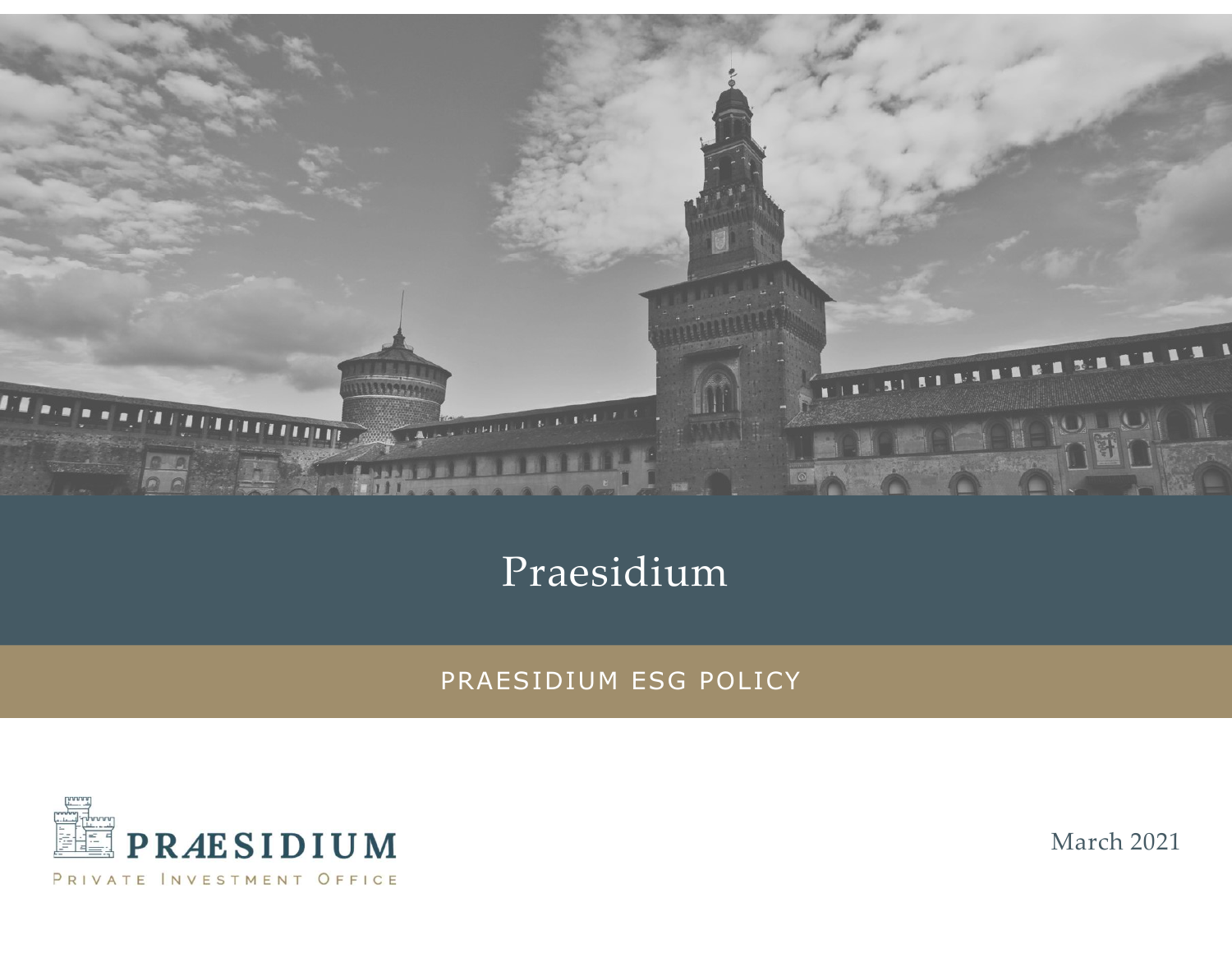# Roles and Responsibilities Roles and Responsibilities<br>PRAESIDIUM ESG POLICY<br>Praesidium's investment professionals are primarily responsible for ensuring that ESG m



**PRAESIDIUM ESG POLICY**<br>PRAESIDIUM ESG POLICY<br>Praesidium's investment professionals are primarily responsible for ensuring that ESG matters are integrated into<br>investment decisions. This is done with the support of the ESG **interpolarist School School School School School School School School School School School School School School School School School School School School School School School School School School School School School Scho** Roles and Responsibilities<br>
PRAESIDIUM ESG POLICY<br>
PRAESIDIUM ESG POLICY<br>
Praesidium's investment professionals are primarily responsible for ensuring that ESG matters are integrated into<br>
investment decisions. This is do Roles and Responsibilities<br>
PRAESIDIUM ESG POLICY<br>
Praesidium's investment professionals are primarily responsible for ensurin<br>
investment decisions. This is done with the support of the ESG Team.<br>
Under the oversight of P The ESG Team is in charge of coordinating ESG-related expertise, facilitating the implementation of the ESG Team is charge of coordinating ESG-related expertise, facilitating the implementation of the ESG policy. The ESG T **into and Responsibilities**<br> **EXECUTE PRAESIDIUM ESG POLICY**<br> **Praesidium's investment professionals are primarily responsible for ensuring that ESG matters are intinvestment decisions. This is done with the support of the**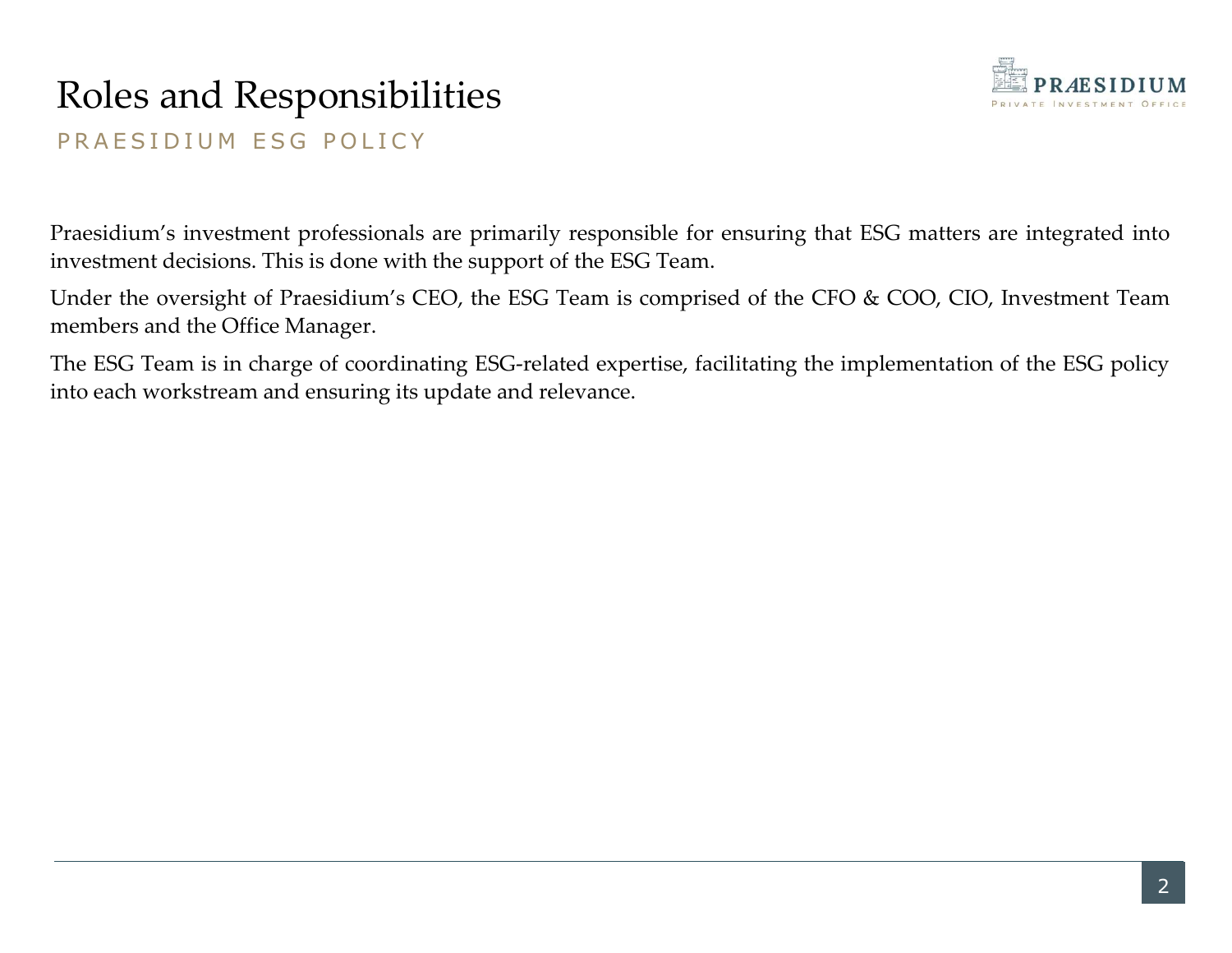### Environmental Factors



Environmental Factors<br>
PRAESIDIUM ESG POLICY<br>
As a company, Praesidium has decided to focus its efforts on the use of natural resource<br>
water consumption, waste production and waste management, the use of hazardous m Environmental Factors<br>
PRAESIDIUM ESG POLICY<br>
As a company, Praesidium has decided to focus its efforts on the use of natural resources, comprising energy and<br>
water consumption, waste production and waste management, the Environmental Factors<br>
PRAESIDIUM ESG POLICY<br>
As a company, Praesidium has decided to focus its efforts on the use of natural resources, comprising energy and<br>
water consumption, waste production and waste management, the **Environmental Factors**<br>
PRAESIDIUM ESG POLICY<br>
As a company, Praesidium has decided to focus its efforts on the use of natural resources, comprising<br>
water consumption, waste production and waste management, the use of ha Contribution of Packet and Hacket and the reduction of the reduction of the global environmental footprint and waster of the global environment, the use of hazardous material during production processes and any pollution c **ENVITONMENTAL FACTOTS**<br>
PRAESIDIUM ESG POLICY<br>
As a company, Praesidium has decided to focus its efforts on the use of nat<br>
water consumption, waste production and waste management, the use of P<br>
processes and any polluti **Environmental Factors**<br>
• RAESIDIUM ESG POLICY<br>
As a company, Praesidium has decided to focus its efforts on the use of natural resources, comprising<br>
mater consumption, waste production and waste management, the use of h ENVIFONIMENTAL FACTOFS<br>
• PRAESIDIUM ESG POLICY<br>
As a company, Praesidium has decided to focus its efforts on the use of natural resources, comprising energy and<br>
water consumption, waste production and waste management, • RAESIDIUM ESG POLICY<br>
As a company, Praesidium has decided to focus its efforts on the use of natural resources, co<br>
water consumption, waste production and waste management, the use of hazardous material<br>
processes and For consumption, was technical metals of obetain of the discussion of the discussion of the set of hazardous material duriplencesses and any pollution caused by production processes.<br>Contributing to the reduction of the gl

- 
- 
- 
- 
-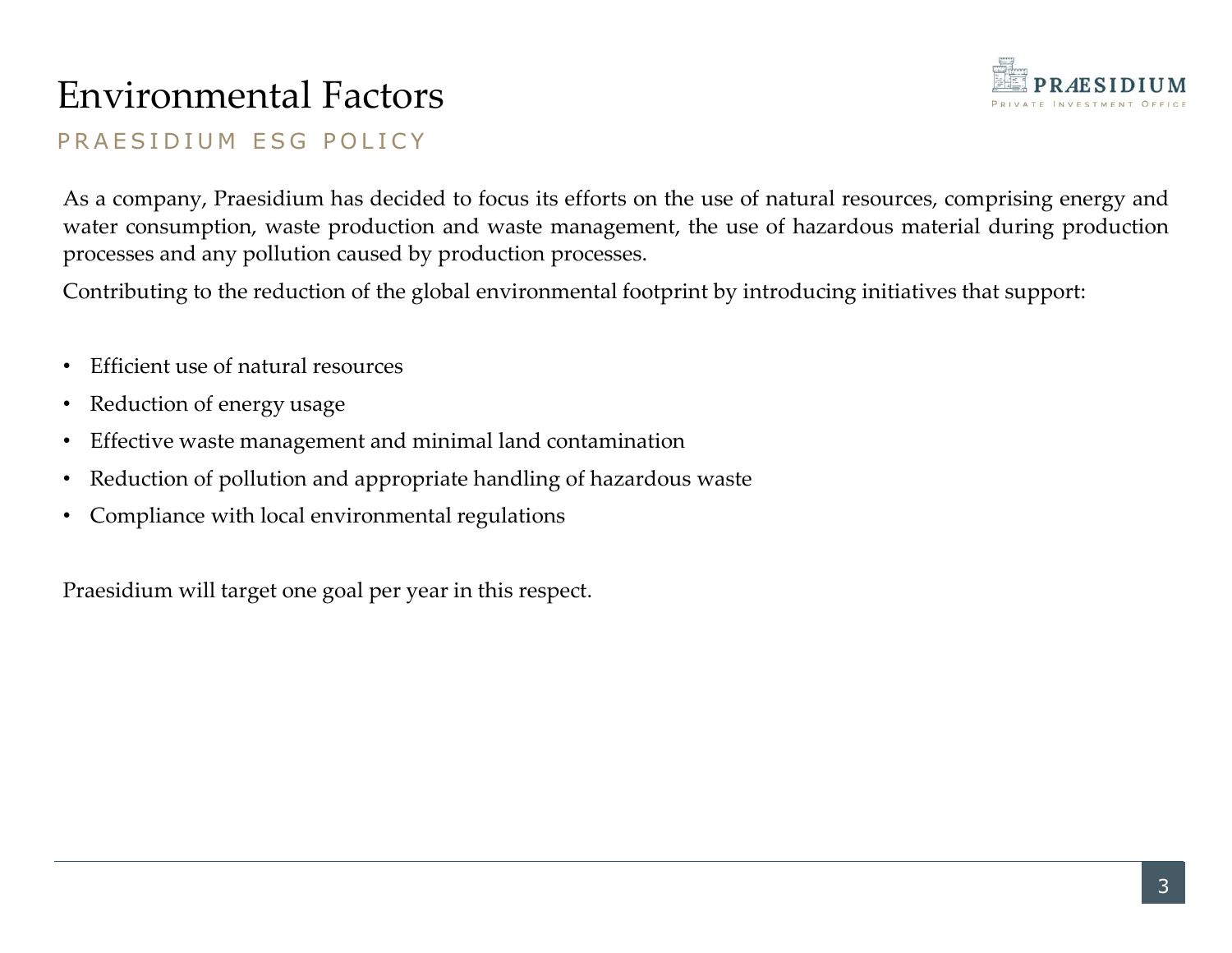## Social Factors



Social Factors<br>
PRAESIDIUM ESG POLICY<br>
Praesidium acknowledges the importance of sound employment policies, including h<br>
product safety, and workplace diversity and inclusion, including talent management. T **PRAESIDIUM**<br>
PRAESIDIUM ESG POLICY<br>
Praesidium acknowledges the importance of sound employment policies, including health & safety measures,<br>
product safety, and workplace diversity and inclusion, including talent managem **Social Factors**<br>PRAESIDIUM ESG POLICY<br>Praesidium acknowledges the importance of sound employment policies, including health & safety measures,<br>product safety, and workplace diversity and inclusion, including talent manage **EXECUTE PRAESIDIUM**<br>
PRAESIDIUM ESG POLICY<br>
Praesidium acknowledges the importance of sound employment policies, including health & safety measures,<br>
product safety, and workplace diversity and inclusion, including talent **EXECUTE PRAESIDIUM**<br> **EXECUTE PRAESIDIUM**<br> **EXECUTE PRAESIDIUM**<br> **PRAESIDIUM**<br> **PRAESIDIUM**<br> **PRAESIDIUM**<br> **PRAESIDIUM**<br> **PRAESIDIUM**<br> **PRAESIDIUM**<br> **PRAESIDIUM**<br> **PRAESIDIUM**<br> **PRAESIDIUM**<br> **PRAESIDIUM**<br> **PRAESIDIUM**<br> **P** Social Factors<br>
PRAESIDIUM ESG POLICY<br>
Praesidium acknowledges the importance of sound employment policies, includin<br>
product safety, and workplace diversity and inclusion, including talent management.<br>
that the firm's cul **Social Factors**<br>
PRAESIDIUM ESG POLICY<br>
PRAESIDIUM CONTABLY TO EXAMPLE TO SUPPOSE THE SOLUTE THAT AND THE SOLUTE THE SOLUTE THAT SOLUTE THE SOLUTE THAT SOLUTE THAT SOLUTE THAT SOLUTE THAT SOLUTE THAT SOLUTE THAT SOLUTE TH PRAESIDIUM ESG POLICY<br>
Praesidium acknowledges the importance of sound employment policies, including health & safety measures,<br>
product safety, and workplace diversity and inclusion, including talent management. This will

behaviour.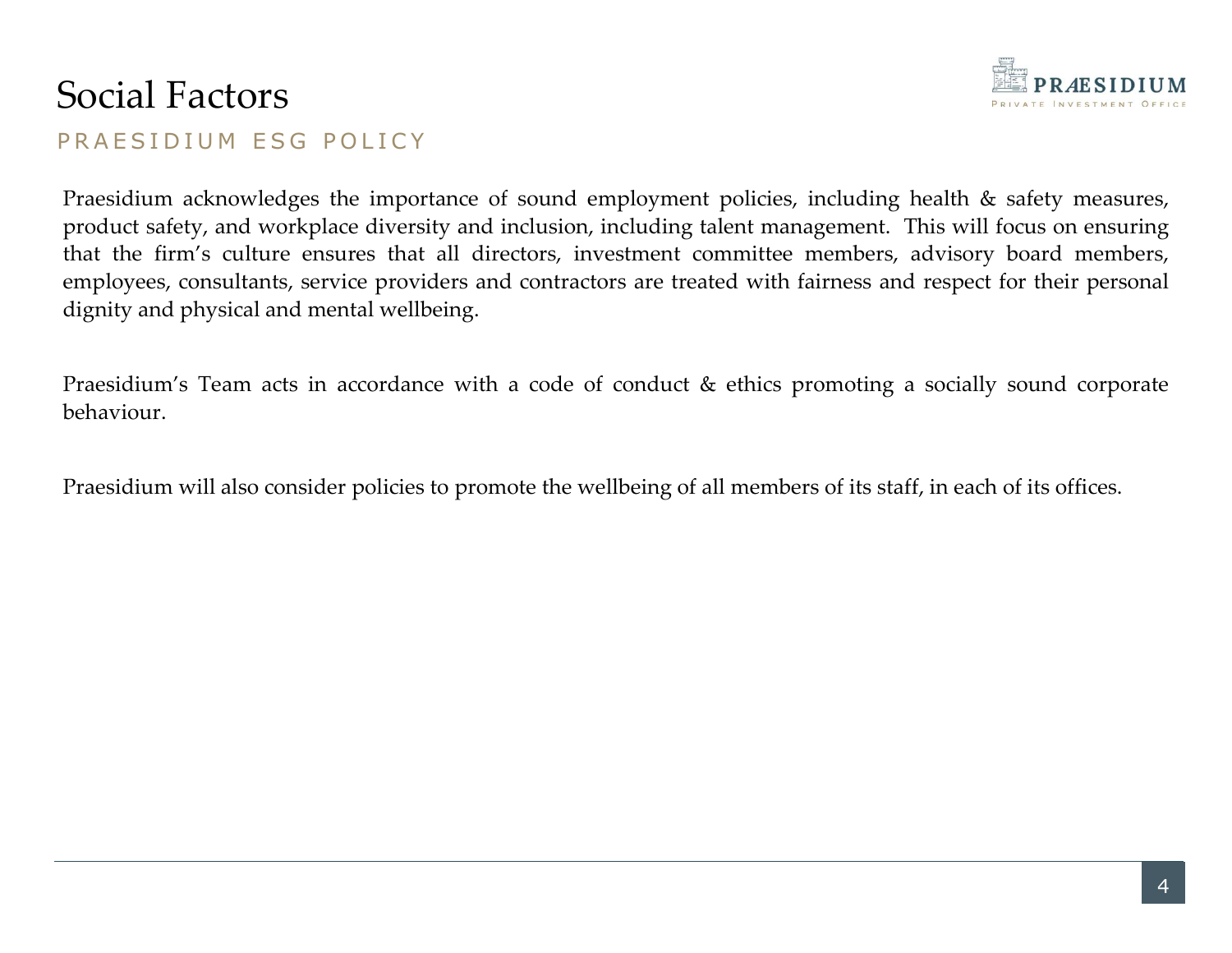

### Governance

**Governance**<br>
PRAESIDIUM ESG POLICY<br>
Praesidium acknowledges the importance of the highest standards of corporate gover<br>
structures, paying attention to: **COVETNANCE**<br>
PRAESIDIUM ESG POLICY<br>
Praesidium acknowledges the importance of the highest standards of corporate governance in its policies and<br>
structures, paying attention to:<br>
• Complying with all relevant anti-corrupt structures, paying attention to:<br>
PRAESIDIUM ESG POLICY<br>
Praesidium acknowledges the importance of the highest standards of corporate governance in its policies<br>
structures, paying attention to:<br>
• Complying with all relev **COVETNANCE**<br>
• PRAESIDIUM ESG POLICY<br>
• Praesidium acknowledges the importance of the highest standards of corporate governance in its policies and<br>
structures, paying attention to:<br>
• Complying with all relevant anti-cor **GOVETNANCE**<br>• RAESIDIUM ESG POLICY<br>• Praesidium acknowledges the importance of the highest standards of corporate governance in<br>structures, paying attention to:<br>• Complying with all relevant anti-corruption laws and regul **Examplement CONSUP ASSET AND ASSET AND ASSET AND ASSET AND ASSET AND PRACESIDIUM ESG POLICY**<br> **Praesidium acknowledges the importance of the highest standards of corporate governance in its policies and<br>
structures, payin** GOVETNANCE<br>
• PRAESIDIUM ESG POLICY<br>
• Pressidium acknowledges the importance of the highest standards of corporate governance in its policies and<br>
• Complying with all relevant anti-corruption laws and regulations<br>
• Proh

- 
- 
- 
- 
- 
-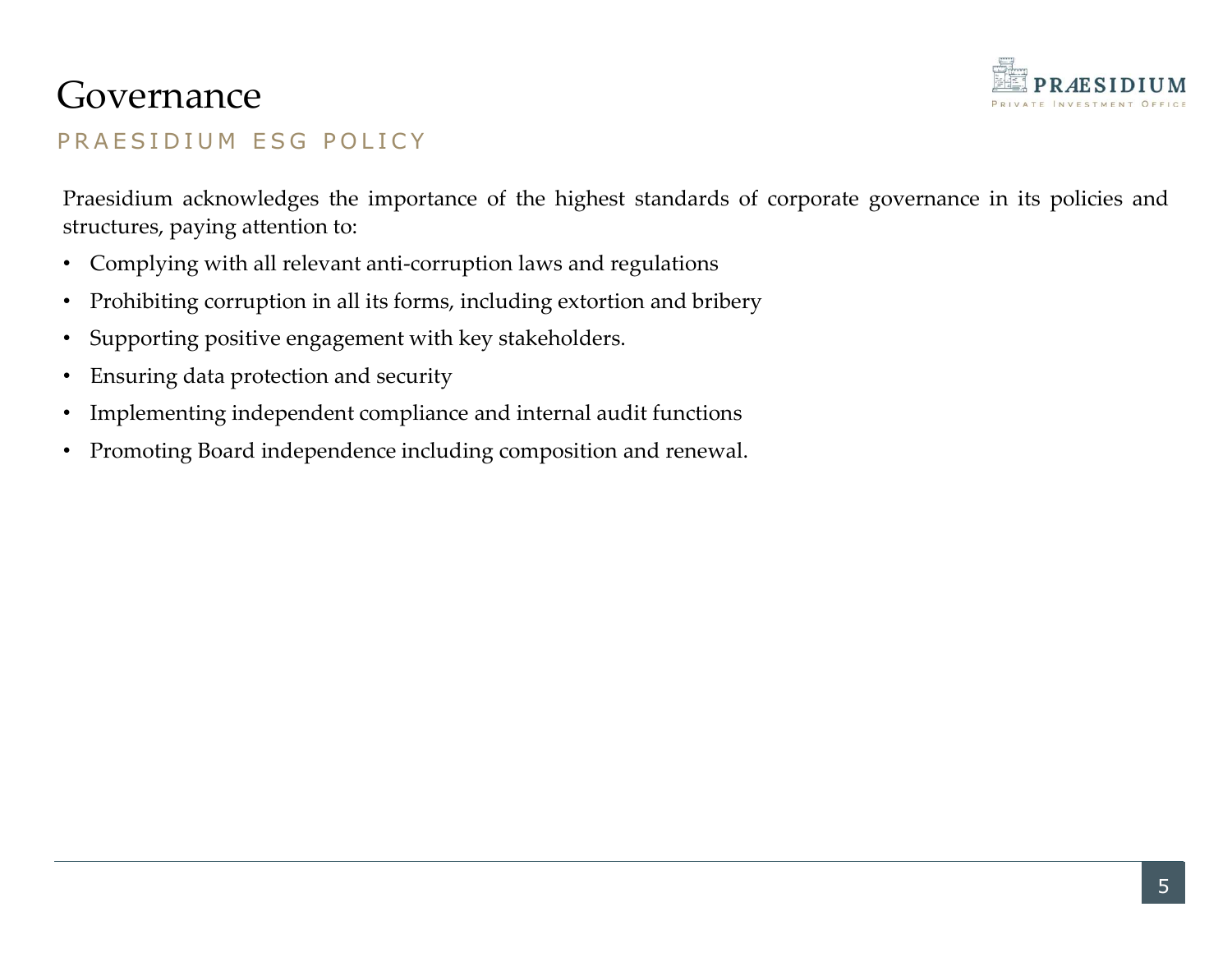## Our Approach to Responsible Investment Our Approach to Responsible Investment<br>PRAESIDIUM ESG POLICY<br>As well as in its own corporate culture, Praesidium promotes responsible investment process. Our Approach to Responsible Inves<br>
PRAESIDIUM ESG POLICY<br>
As well as in its own corporate culture, Praesidium promotes<br>
process.<br>
FUND OF FUNDS<br>
Screening and Asset Selection<br>
Praesidium will conduct ESG screening and anal Our Approach to Responsible Investment<br>
PRAESIDIUM ESG POLICY<br>
As well as in its own corporate culture, Praesidium promotes responsibly<br>
process.<br>
FUND OF FUNDS<br>
Screening and Asset Selection<br>
Praesidium will conduct ESG s



**As well as in its own corporate culture, Praesidium promotes responsible investment principles in its investment process.**<br>FUND OF FUNDS process. **PRAESIDIUM**<br>
PRAESIDIUM ESG POLICY<br>
As well as in its own corporate culture, Praesidium promotes responsible investment principles in its investment<br> **PRAESIDIUM**<br> **EVND OF FUNDS**<br> **Screening and Asset Selection**<br>
Praesid

UNIMEL PRAESIDIUM ESG POLICY<br>
PRAESIDIUM ESG POLICY<br>
As well as in its own corporate culture, Praesidium promotes responsible investment principles in its investment<br>
process.<br>
FUND OF FUNDS<br>
Screening and Asset Selection<br> PRAESIDIUM ESG POLICY<br>
As well as in its own corporate culture, Praesidium promotes responsible investment principles in its investment<br> **FUND OF FUNDS**<br> **Screening and Asset Selection**<br>
Praesidium will conduct ESG screeni As well as in its own corporate culture, Praesidium promotes responsible investment principles in its investment<br>process.<br>**EUND OF FUNDS**<br>**Screening and Asset Selection**<br>Praesidium will conduct ESG screening and analysis o As well as in its own corporate culture, Praesidium promotes responsible investment principles in its investment<br>process.<br> **EUND OF FUNDS**<br> **Screening and Asset Selection**<br> **Praesidium** will conduct ESG screening and analy process.<br> **FUND OF FUNDS**<br> **Screening and Asset Selection**<br> **Praesidium will conduct ESG screening and analysis of the targeted investments and their teams. This is done by<br>
using Praesidium's investment exclusion checklis** FUND OF FUNDS<br>Screening and Asset Selection<br>Praesidium will conduct ESG screening and analysis of the targe<br>using Praesidium's investment exclusion checklist and scoring GPs<br>For each Fund investment considered to be a high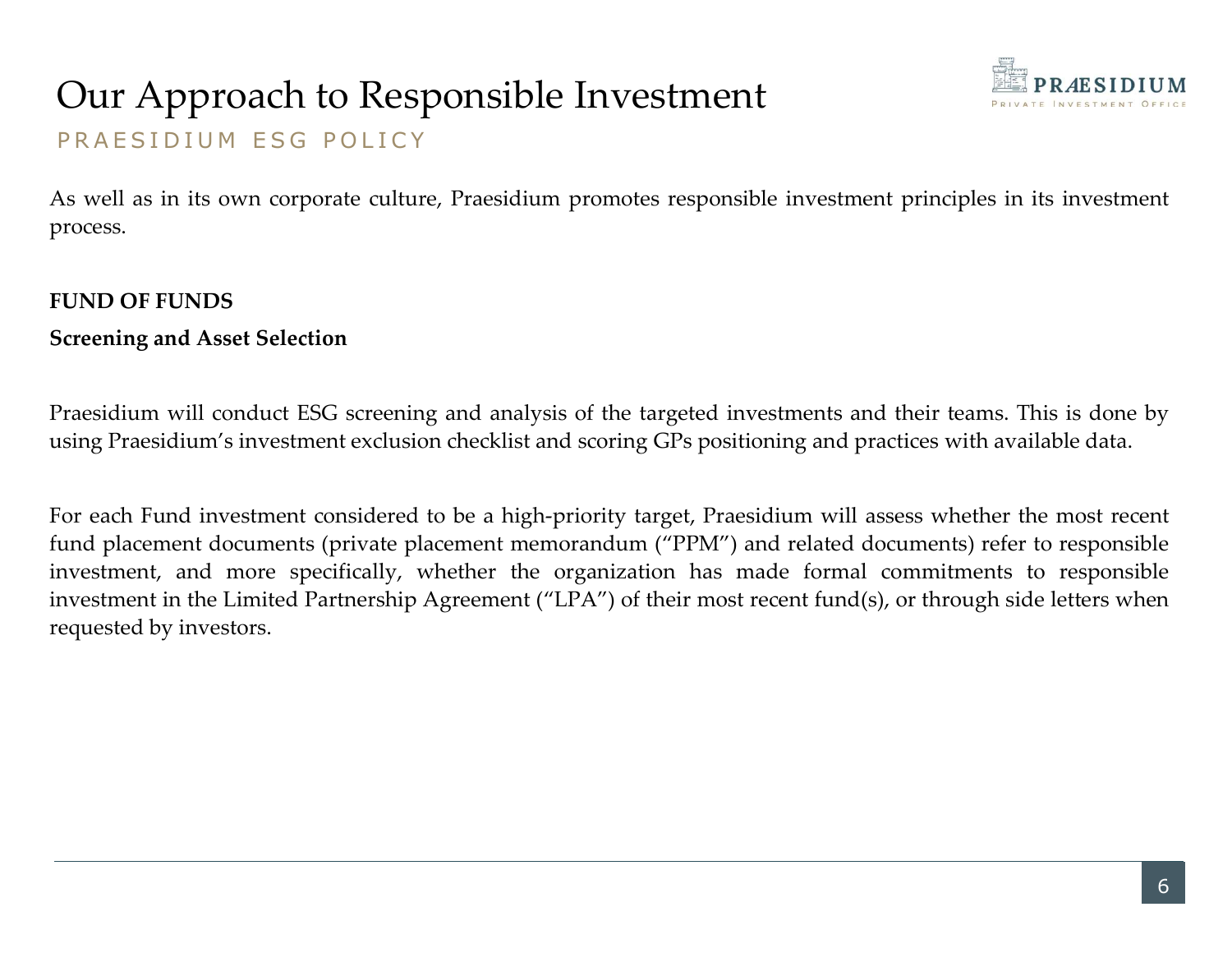

## Our Approach to Responsible Investment Our Approach to Responsible Investment<br>PRAESIDIUM ESG POLICY<br>FUND OF FUNDS Our Approach to Responsible Inves<br>
PRAESIDIUM ESG POLICY<br>
FUND OF FUNDS<br>
Due Diligence Phase<br>
ESG considerations will be addressed in the advanced stages of  $\cdot$ <br>
Praesidium will assess whether the manager has a formal ES Our Approach to Responsible Investm<br>
PRAESIDIUM ESG POLICY<br>
FUND OF FUNDS<br>
Due Diligence Phase<br>
ESG considerations will be addressed in the advanced stages of due of<br>
Praesidium will assess whether the manager has a formal

- **ESG CONSIDERATIONS PRAESIDIUM**<br> **ESG CONSIDERATIONS**<br> **ESG considerations will be addressed in the advanced stages of due diligence.**<br> **ESG considerations will assess whether the manager has a formal ESG Policy and/or foc Example 19 Approach to Responsible Investment**<br>
RAESIDIUM ESG POLICY<br>
ND OF FUNDS<br>
and ESG factors when ether the manager has a formal ESG Policy and/or focuses on sustainability risk issues<br>
Praesidium will assess whethe **Provided Areas of Folio Control Control Control Control Control Control Control Control Considerations will be addressed in the advanced stages of due diligence.<br>
The piligence Phase<br>
Considerations will be addressed in t**
- **Changers in the Managers internal changers in the Anager implementation policy. FORCE IMAGES IDITE DRAGES IDITE:**<br> **ESG** considerations will be addressed in the advanced stages of due diligence.<br>
 Praesidium will asse **PUT Approach to Responsible Investment**<br>
RAESIDIUM ESG POLICY<br>
ND OFFUNDS<br>
Considerations will be addressed in the advanced stages of due diligence.<br>
Praceidium vill assess whether the manager has a formal ESC Policy and/ **EXECT THE CONDUMED INTERT CONDUMED INTERTATE CONDUMED INTERTATE CONDUCT AND OF FUNDS**<br> **EXECUTE CONSECT CONDUMED CONDUCT**<br> **Praesidium will assess whether the manager has a formal ESG Policy and/or focuses on sustainabili** PRAESIDIUM ESG POLICY<br>
FUND OF FUNDS<br>
Due Diligence Phase<br>
ESG considerations will be addressed in the advanced stages of due diligence.<br>
• Praesidium will assess when selecting private equity investments, and whether ESG ND OF FUNDS<br>
considerations will be addressed in the advanced stages of due diligence.<br>
Fraesidium will assess whether the manager has a formal ESG Policy and/or focuses on sustainability risk issues<br>
Praesidium's areas of
- 
- **Due Diligence Phase**<br>
ESG considerations will be addressed in the advanced stages of due diligence.<br>
 Proceidium will assess whether the manager has a formal ESG Policy and/or focuses on sustainability risk issues<br>
and Praesidium will assess whether the manager has a formal ESG Policy and/or focuses on sustainability risk issues<br>and ESG factors when selecting private equity investments, and whether ESG factors are consistent with<br>Praesid Fassimum wan assess wincluding the and formal CSO Follow and CSG factors on sustainatomly first states on the manger intent and ESG factors when selecting private equity investments, and whether ESG factors are consistent and ESG issues. • The Manager monitors ESG issues. • Covering Private equily investments, and whence ESD issues are consistent win<br>Transidium's areas of focus. If no formal policy exists, one will need to determine the act
-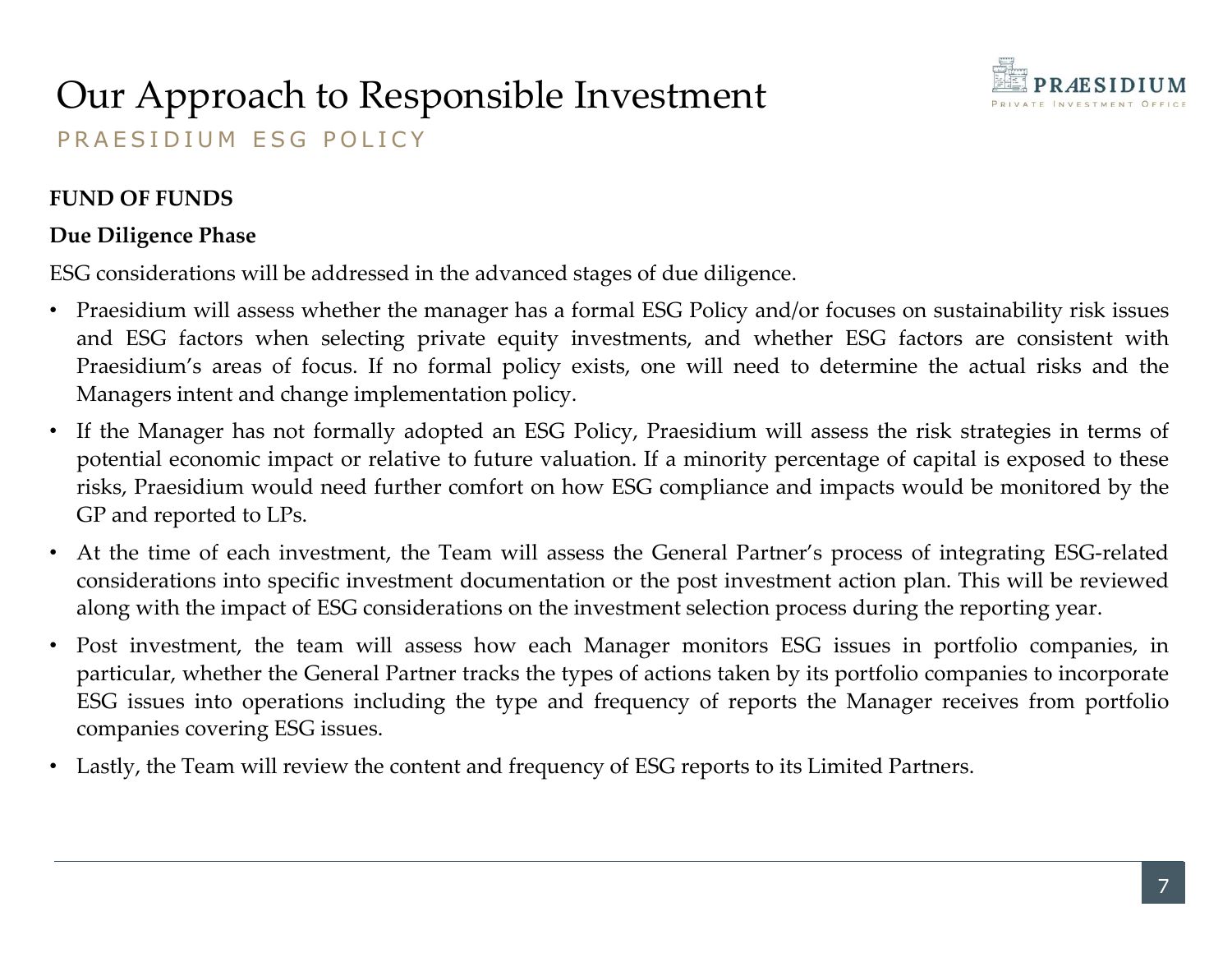## Our Approach to Responsible Investment



Our Approach to Responsible Investment<br>PRAESIDIUM ESG POLICY<br>The Investment Team will incorporate the findings from the advanced due diligence :<br>Recommendation. The Investment Team will incorporate the findings from the advanced due diligence into the Final Investment<br>The Investment Team will incorporate the findings from the advanced due diligence into the Final Investment<br>A sect Recommendation.

- 
- FRAESIDIUM ESG POLICY<br>
 PRAESIDIUM ESG POLICY<br>
 The Investment Team will incorporate the findings from the advanced due diligence into the Final Investment<br>
 A section on ESG is added to the standard Praesidium Investme
- **details on the target Manager's on the target Manager's except Manager's PRAESIDIUM**<br>The Investment Team will incorporate the findings from the advanced due diligence into the Final Investment<br>Recommendation. A section

**Provided relative to other Managers in the target space and subject to the Final Investment Recommendation.**<br>The Investment Team will incorporate the findings from the advanced due diligence into the Final Investment Reco UIT Approach to Responsible Investment<br>AESIDIUM ESG POLICY<br>Envestment Team will incorporate the findings from the advanced due diligence into the<br>commendation.<br>A section on ESG is added to the standard Praesidium Investmen The Investment Team will incorporation in the diversion of the diversion of the End Investment Team will incorporate the findings from the advanced due diligence into the Final Investment Recommendation.<br>
A section on ESG **PRAESIDIUM ESG POLICY**<br> **PRAESIDIUM ESG POLICY**<br> **The Investment Team will incorporate the findings from the advanced due diligence into the Final Investment<br>
Recommendation.<br>
<b>CALCY**<br> **CALCY**<br> **CALCY**<br> **CALCY**<br> **CALCY**<br> **EXECT THE EXECT AS PROTORISHE INVESTMENT CONDUM** TRIMATE INTO THE INVESTING THE INVESTING THE INVESTING THE INVESTING THE INVESTING THE RECOMMENDATION. THE AS SECTO ONE SECTO ACTION (details on the target Manager's ESG po PRAESIDIUM ESG POLICY<br>The Investment Team will incorporate the findings from the advanced due diligence into the Final Investment<br>Recommendation.<br>
• A section on ESG is added to the standard Praesidium Investment Recommen verticals. The Investment ream will refer to the standard Praesidium Investment Recommendation template to include specific<br>
details on the target Manager's ESG policy, impact, monitoring and reporting.<br>
The Investment Team will then **Example 1001.**<br> **Example 1001.**<br> **Example 1001.**<br> **Example 1001.**<br> **Example 12** Assetion on ESG is added to the standard Praesidium Investment Recommendation template to include s<br> **CHE Investment Team** will then rate eac The Investment Team will then rate each Manager's ESG policy, influenced as the method Manager's ESG portfolio relative to other Managers in the target space and sub-<br>
A score for ESG will be added to the Final Investment Provident Learn will monitor at each Manager's compliance with their complicates are provident as the protion relationships of the Final Investment Recommendation document using the rating of 1 to 10 with a base rating fo portion leated to outer wanglets in the darget space and subject to minimal the ria and who be statistical.<br>
• A score for ESG will be added to the Final Investment Recommendation document using the rating of 1 to 10 with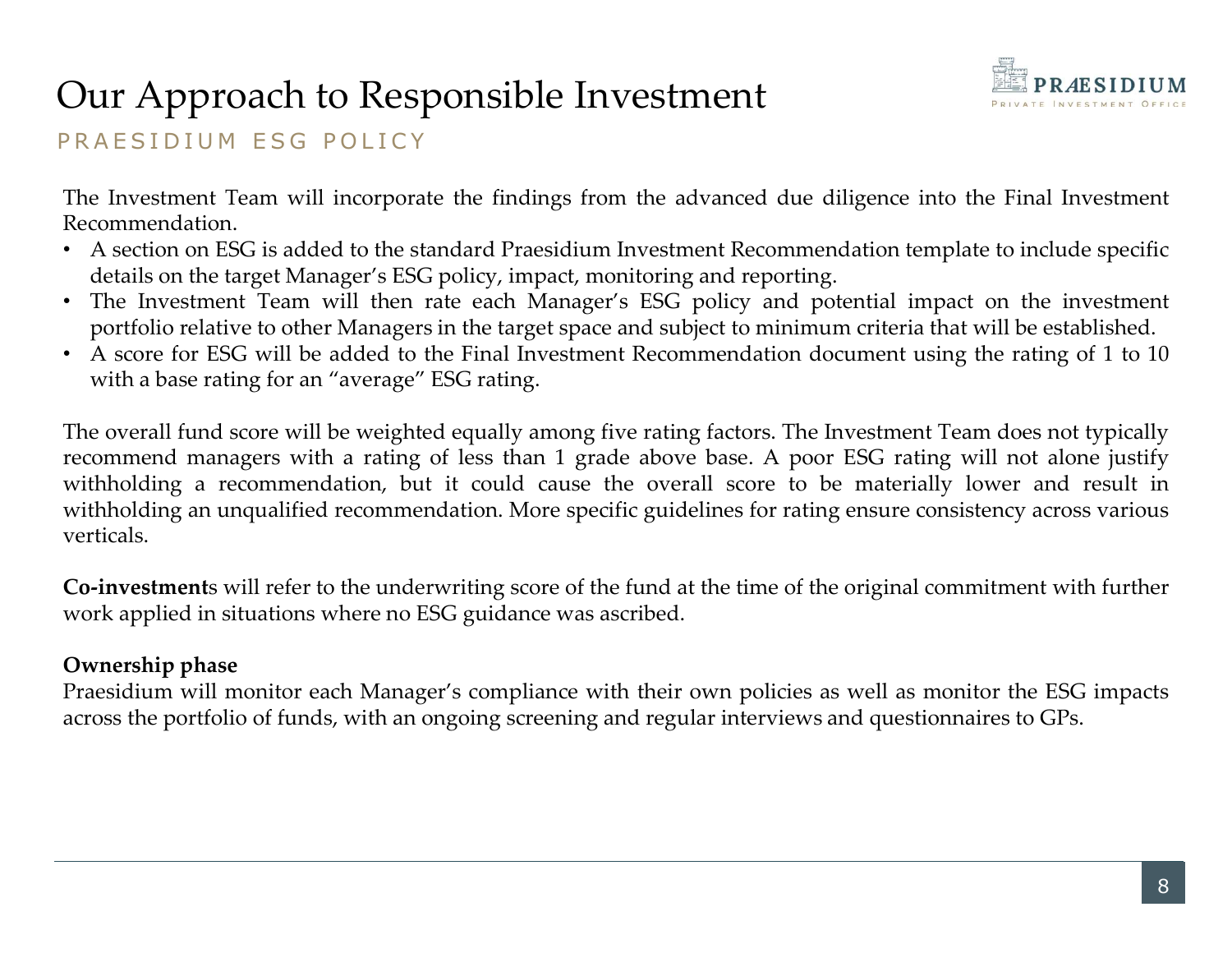# Our AgriFoodTech Approach to RI<br>PRAESIDIUM ESG POLICY<br>Praesidium AgriFood Tech Our AgriFoodTech Approach to RI<br>PRAESIDIUM ESG POLICY<br>Fraesidium AgriFood Tech and Contributions



PRAESIDIUM EST PRAESIDIUM<br>
PRIVATE INVESTMENT OFFICE<br>
PRIVATE INVESTMENT OFFICE<br>
ESG and contributions to the 17 UN Sustainable<br>
Development Goals.<br>
Portfolio companies: PRAESIDIUM<br>
Praesidium AgriFood Tech approach aims to promote<br>
ESG and contributions to the 17 UN Sustainable<br>
Development Goals.<br>
Portfolio companies:<br>
• will demonstrate at least neutral impact Praesidium AgriFood Tech approach aims to promote<br>BSG and contributions to the 17 UN Sustainable<br>Development Goals.<br>Portfolio companies:<br>• will demonstrate at least neutral impact<br>across all 17 SDGs.<br>• will meet UN Global

- 
- **EXAMPLE SIDIUM**<br> **EXAMPLE INTERNATE INVERTABLE CONDUCT**<br> **across all 17 SDGs.**<br>
 will demonstrate at least neutral impact<br>
 will meet UN Global Compact standards :<br>
 will meet UN Global Compact standards :<br>
 Human Rig **EXAMPLE SIDIUM**<br>
MIMAGE INVESTMENT OFFICE<br>
IMMAGE INVESTMENT OFFICE<br> **EXAMPLE CONTIBUTION**<br> **EXAMPLE CONTIGATE:**<br> **COMPAGES:**<br>
WILL demonstrate at least neutral impact<br>
across all 17 SDGs.<br>
WILL meet UN Global Compact sta Corruption dium AgriFood Tech approach aims to promote<br>
and contributions to the 17 UN Sustainable<br>
opment Goals.<br>
• will demonstrate at least neutral impact<br>
• will meet UN Global Compact standards :<br>
• Will meet UN Global Compact s
- 
- dium AgriFood Tech approach aims to promote<br>
and contributions to the 17 UN Sustainable<br>
opment Goals.<br>
 will demonstrate at least neutral impact<br>
 arcs all 17 SDGs.<br>
 will meet UN Global Compact standards :<br>
Human Righ d contributions to the 17 UN Sustainable<br>
ment Goals.<br>
will demonstrate at least neutral impact<br>
across all 17 SDGs.<br>
will meet UN Global Compact standards :<br>
Human Rights, Labour, environment, Anti<br>
Corruption<br>
will meet ment Goals.<br>
will demonstrate at least neutral impact<br>
across all 17 SDGs.<br>
will meet UN Global Compact standards :<br>
Human Rights, Labour, environment, Anti<br>
Corruption<br>
will meet governance standards<br>
(Accounting, Audit,
	-
	- Global Resource Constraints
	- Human Health
	- Animal Welfare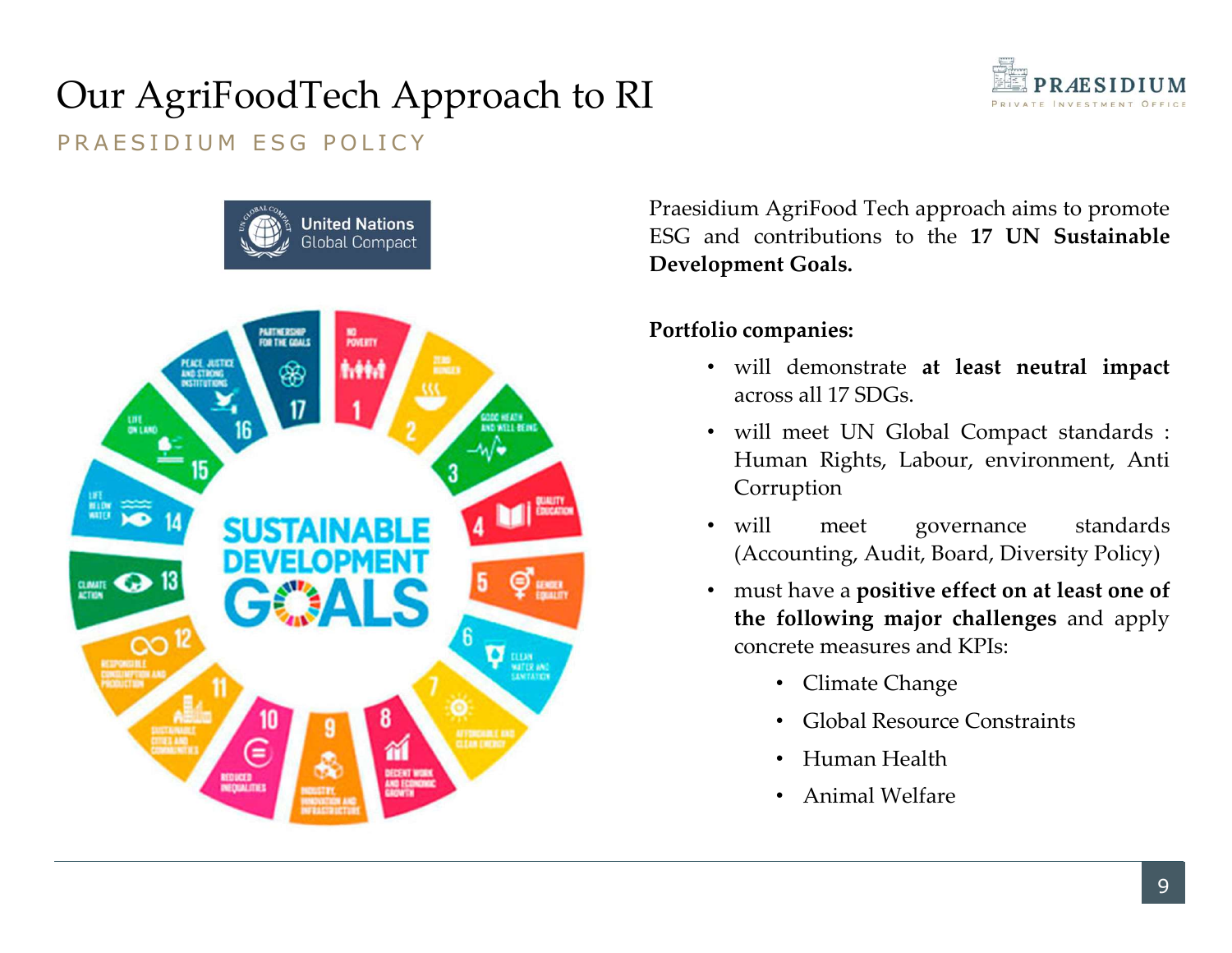

## Our AgriFoodTech Approach to RI<br>PRAESIDIUM ESG POLICY Our AgriFoodTech Approach to RI<br>PRAESIDIUM ESG POLICY<br>We Diligence Phase Our AgriFoodTech Approach to RI<br>
PRAESIDIUM ESG POLICY<br>
Due Diligence Phase<br>
ESG considerations will be addressed in the early stages of due dilige<br>
• Praesidium will assess whether the target company has a formal

- **EXECTIONS CONSIDE CONSIDE CONSIDE AS ASSEMUATES OF A PROPERTY CONSIDERATION**<br> **PRAESIDIUM ESG POLICY**<br> **Due Diligence Phase**<br> **CESC** considerations will be addressed in the early stages of due diligence.<br> **Praesidium will issues and ESG Factors, and We are considered for ESG FACTS for FACTS for FACTS for FACTS for FACTS for FACTS for FACTS for FACTS or FACTS of CONSISTENT WITH PRESIDIUM<br>
Praesidium will assess whether the target company ha Examplementation and a schedule for its implementation and a firm commitment from management are consideration management are considered mandatory.**<br>
• Praesidium will assess whether the target company has a formal ESG Po **COMPROM APPROM APPROM AND SECUTE AND ASSEMUTE AS A SECUTE AND FRACES DUM**<br>
PRAESIDIUM ESG POLICY<br> **ECONS**<br> **ECONS**<br> **ECONS**<br> **ECONS**<br> **PRESSION INVESTMES**<br> **PRESSION INVESTMES**<br> **PRESSION INVESTMES**<br> **PRESSION INVESTMES**<br> existed portfolio company until the exit. • Due Diligence finding with exit. • Due Diligence Phase<br>
FSG considerations will be addressed in the early stages of due diligence.<br>
• Praesidium will assess whether the target co Due Diligence Phase<br>
ESC considerations will be addressed in the early stages of due diligence.<br>
• Praesidium will assess whether the target company has a formal ESC Policy and/or focuses on sustainability risk<br>
issues an G considerations will be addressed in the early stages of due diligence.<br>
Fraesidium will assess whether the target company has a formal ESG Policy and/or focuses on sustainabil<br>
issues and ESG factors, and whether ESG fac
- 
- 
-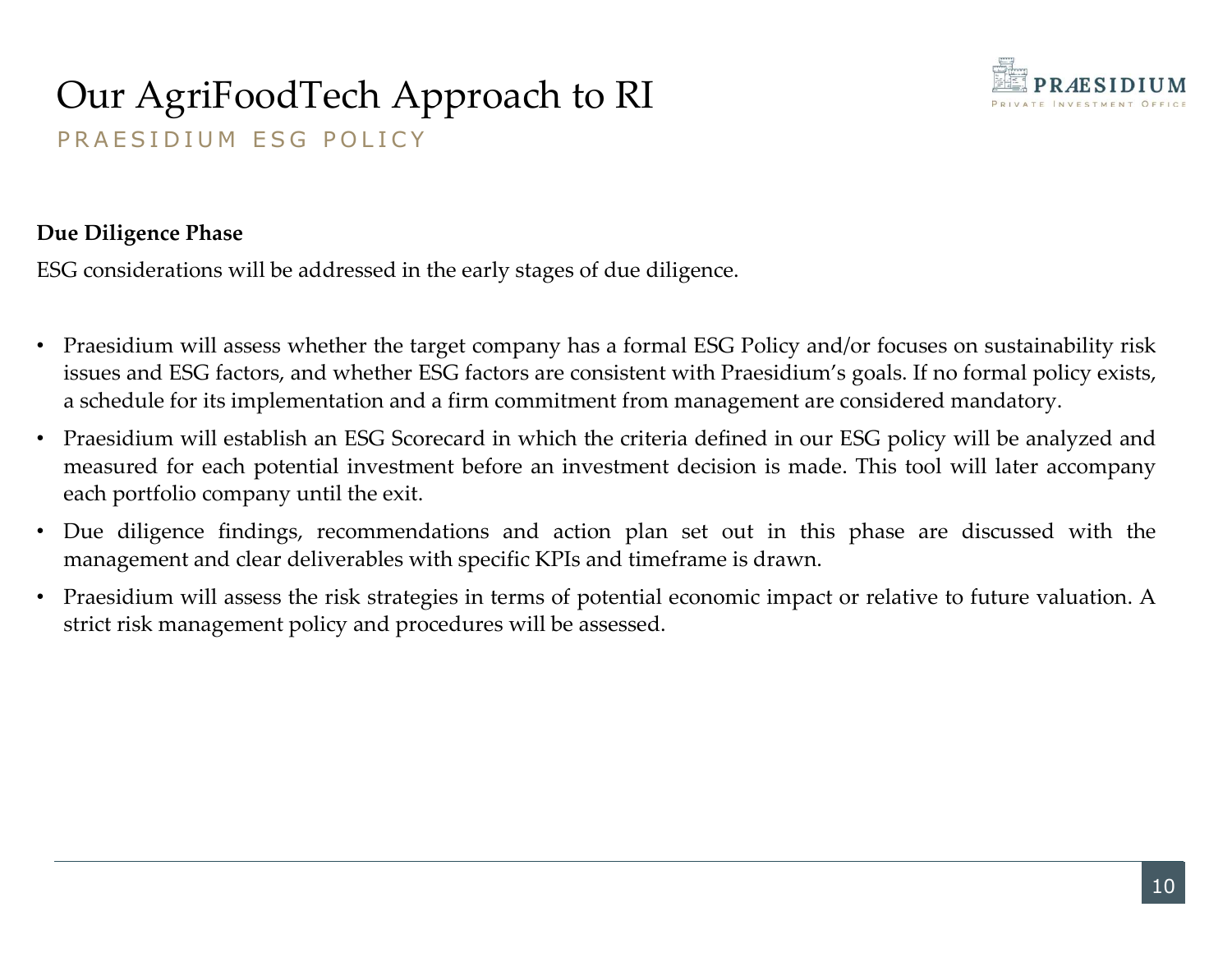

## Our AgriFoodTech Approach to RI<br>PRAESIDIUM ESG POLICY Our AgriFoodTech Approach to RI<br>PRAESIDIUM ESG POLICY<br>Pressip Phase Our AgriFoodTech Approach to RI<br>PRAESIDIUM ESG POLICY<br>Ownership Phase<br>• Praesidium will request portfolio companies to systematically<br>and provide support and guidance on the strategic developme

- FRAESIDIUM ESG POLICY<br>
 PRAESIDIUM ESG POLICY<br>
 Praesidium will request portfolio companies to systematically provide a progress report on the ESG action plan<br>
 Praesidium engages its portfolio companies on ESG matters **EXECTIVE SUPPORT AND PRAESIDIUM**<br>
PRAESIDIUM ESG POLICY<br> **Ownership Phase**<br>
• Praesidium will request portfolio companies to systematically provide a progress report on the ESG action plan<br>
• Praesidium engages its portfo
- 
- **OUT AgriFoodTech Approach to RI**<br>
PRAESIDIUM<br>
PRAESIDIUM ESG POLICY<br>
Ownership Phase<br>
 Praesidium will request portfolio companies to systematically provide a progress report on the ESG action plan<br>
 Praesidium engages Praesidium will request portfolio companies to systematically provide a progress report on the ESG action plan<br>and provide support and guidance on the strategic development of the plan.<br>Praesidium engages its portfolio com
- Ownership Phase<br>
 Praesidium will request portfolio companies to systematically provide a progress report on the ESG action plan<br>
 Praesidium engages its portfolio companies on ESG matters by conducting ESG reviews in or Praesidium will request portfolio companies to systematically provide a progress report on the ESG action plan<br>and provide support and guidance on the strategic development of the plan.<br>Praesidium engages its portfolio com Fraesidium win equest portono companies to systematizary provide a progress report of the ESG action plant<br>and provide support and guidance on the strategic development of the plan.<br>Praesidium engages its portfolio compani